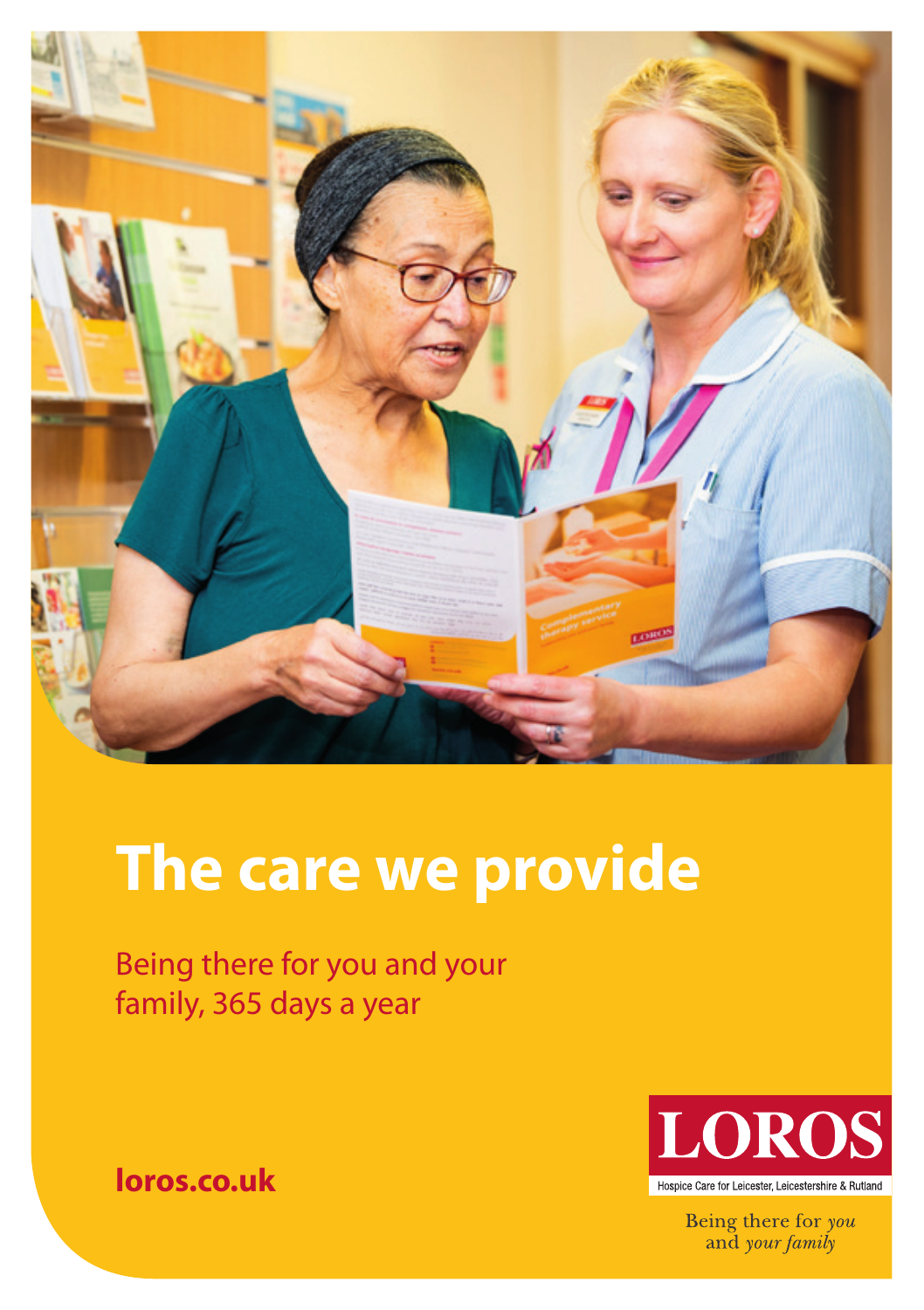#### **Our care**

All of our services are free of charge to all patients and family members based upon clinical need.

#### Our charity

It costs £8.2 million each year to be able to deliver our services.

The NHS does give us some money, but we still need to raise at least £6 million each year from our local community.

90% of funds received go towards patient care.

#### Please help us by:

- Volunteering some of your time
- Sharing your story to help raise awareness of the work we do
- Making a cash donation
- Joining our lottery
- Buying from or donating to our shops
- Organising or going to fundraising events
- Becoming a friend of LOROS by giving regularly
- Leaving LOROS a gift in your Will

**Please refer to our website loros.co.uk for further information**





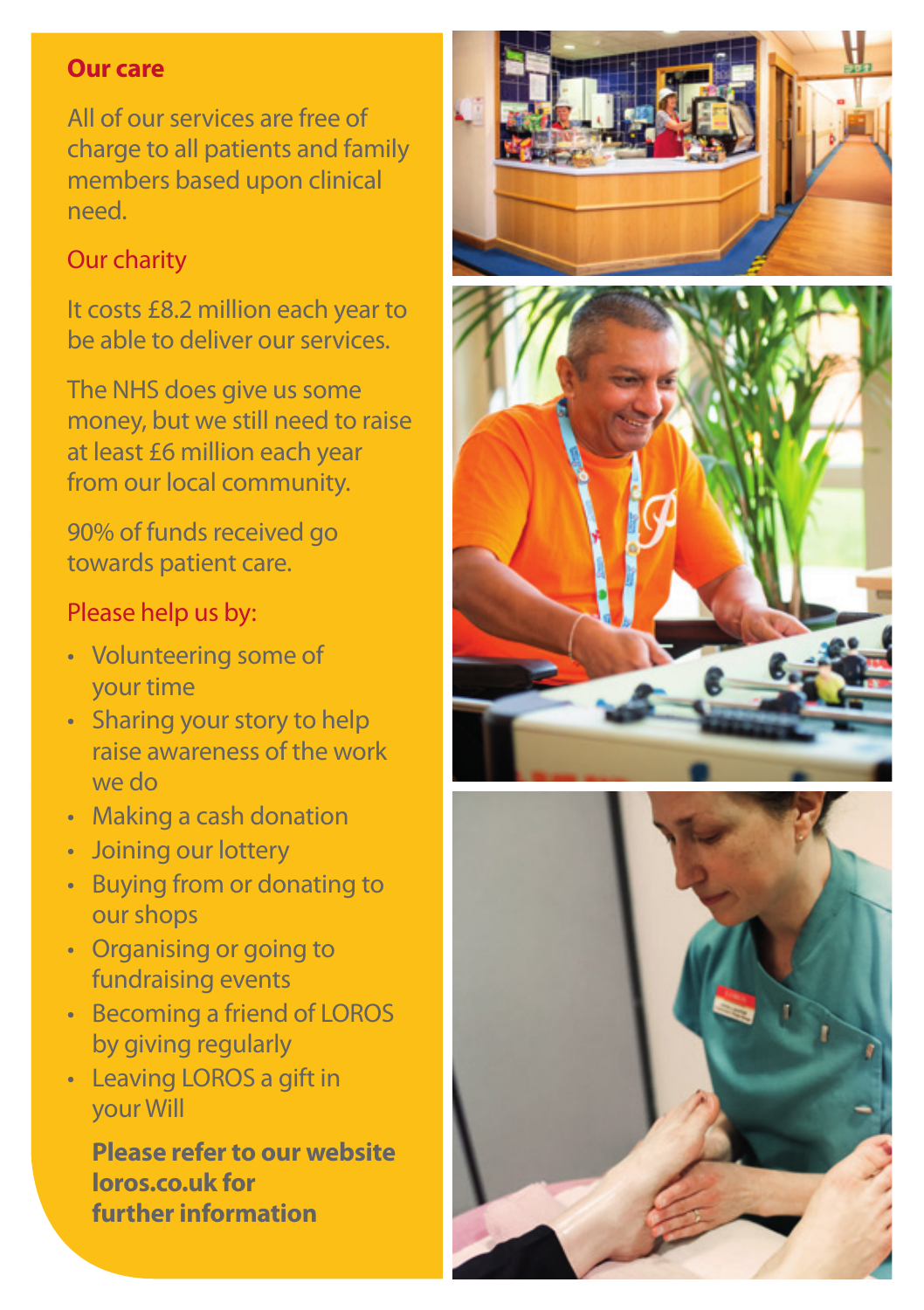# **Our dedicated team of staff and volunteers makes LOROS what it is**

LOROS Hospice is a local charity and every year we care for more than 2,500 people across Leicester, Leicestershire and Rutland. We deliver free, high quality, compassionate care and support to terminally ill patients, their family and carers.

#### **We offer**

- Specialised care for those over 18 with complex problems who are suffering from a terminal illness when cure is no longer possible. Our care is unique to each individual
- Short-stay inpatient care for symptom management - with help, half of these patients go home
- End of life care
- Outreach support in the patient's home
- Palliative day therapy



#### **How to refer**

- Patients are accepted from across Leicester, Leicestershire and Rutland
- Referrals are generally made by a GP, hospital consultant or hospital palliative care team, or are arranged by a Community Nurse Specialist
- Patients eligible for referral are usually suffering from advanced cancer or other life-limiting conditions such as Motor Neurone Disease (MND), heart failure or respiratory failure

#### **Services**

#### Inpatient unit

The aim of our 31 bed inpatient unit is to provide high quality care to patients, their families and friends, addressing physical, psychological, social and spiritual needs. The focus of our care is to enhance quality of life where possible, and for those dying soon, to support them and their family as they die.

The team of doctors, nurses and other hospice staff promote dignity and individual choice to optimise the patient's care.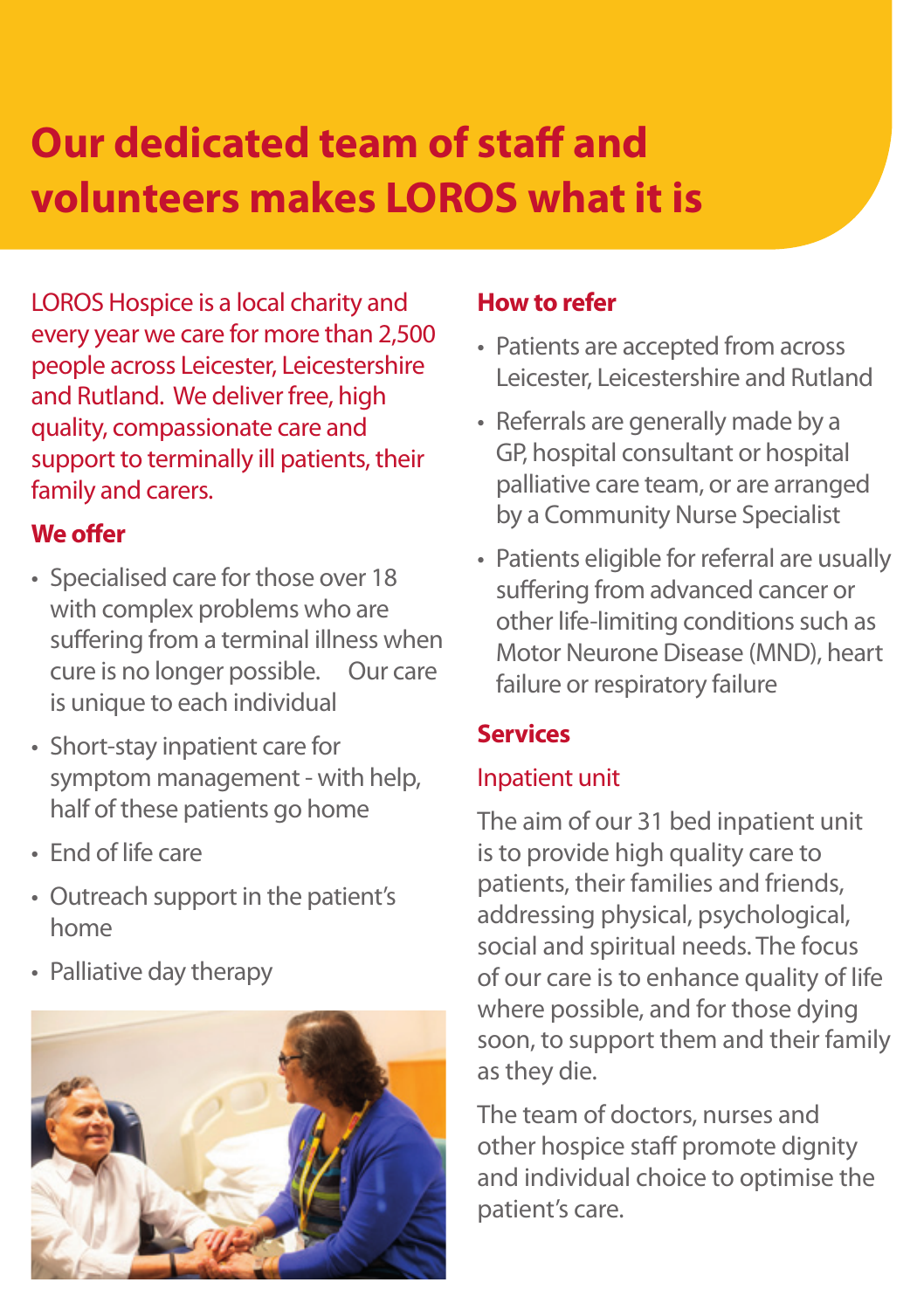#### Enablement team

Occupational therapists and therapy assistants assess patients' abilities in their daily activities and provide therapeutic interventions to enable them to be as independent as they can and want to be. We provide group and individual therapy for the ward, day therapy, out-patients and in the community. Physiotherapists and therapy assistants work in collaboration with the patient and multi-disciplinary team to assess patient's transfers, mobility level, pain, anxiety and breathlessness. Interventions are offered to enable patients to achieve their therapy goals. Acupuncture, Bowen Therapy and Scar Tissue Management clinics are also available.

#### Counselling and psychological support

The team provide a specialist confidential counselling service that is available to patients and their families. We offer the opportunity to access counselling to help people talk through their experience with trained staff, who enable people to make more sense of their feelings.

We also provide psychological support to those who are bereaved through a number of bereavement and support groups. At these groups you can talk to trained staff and others who are in similar situations and circumstances, to discover new ways of coping.

### **Chaplaincy**

The Chaplaincy team is available to support patients, their families and friends, staff and volunteers. The purpose of the team is to meet the spiritual and religious needs of individuals of any or no faith.

#### Home visiting service

Patients and carers can be provided with a home visitor a few hours a week to allow carers to leave the home with peace of mind so they can spend time doing other things.

#### Day therapy

LOROS day therapy provides multidisciplinary care including complementary therapy, diversional and creative activities, information and support, chaplaincy and review by a specialist doctor, day therapy nurses, occupational and physiotherapists.

#### Day therapy drop-in

We offer twice monthly Tuesday drop-in sessions to support patients and carers. A range of activities are available such as complementary therapy, creative therapy, for example arts, crafts, flower arranging and themed weeks. You must be selfcaring, independent, and able to provide your own transport to attend our drop-in sessions. No prior arrangement is necessary.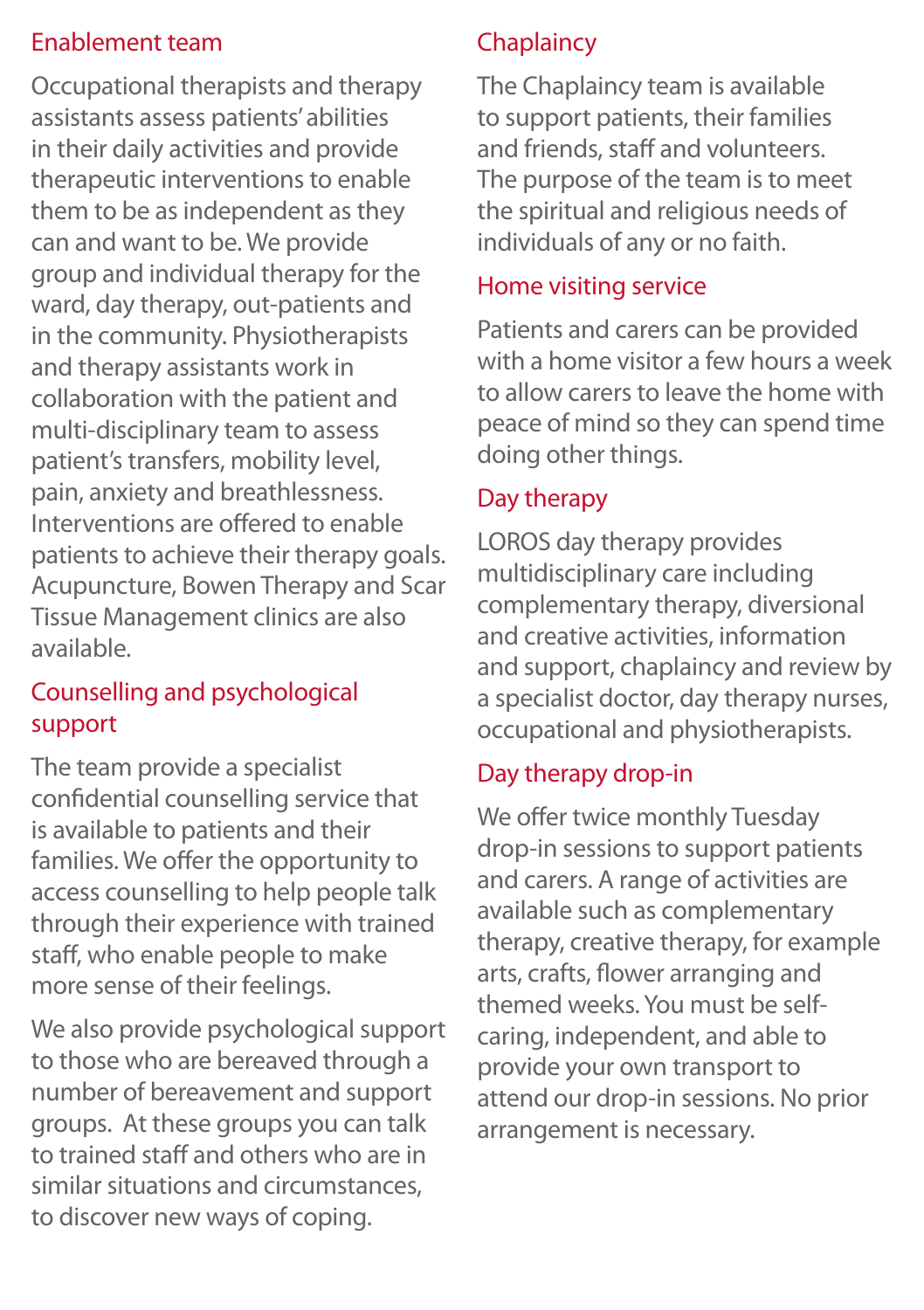#### Community nurse specialists (CNS)

The LOROS CNS team provides specialist palliative care and advice to patients and families in their own homes. They see patients face to face as well as liaising with other health and social care providers.

#### Lymphoedema

The Lymphoedema Service provides specialised care and treatment for those patients with lymphoedema due either to cancer and its treatments or to other causes unrelated to cancer.

#### Complementary therapy

A range of complementary therapies are offered to patients and relatives to enhance well-being and quality of life.

#### **Outpatients**

In the medical outpatients service patients are seen by a palliative medicine doctor. Some patients who are too unwell can be seen at home. There are also a number of specialist clinics including motor neurone disease, help with breathlessness, cancer related pain and neurology.

#### Cultural support worker

The cultural support worker (CSW) helps where there are particular cultural needs. The CSW works alongside the different teams at the hospice and does joint visits in the community with the LOROS CNS team and Macmillan nurses.



#### Community outreach services

We're developing a range of community outreach services to support and care for our patients and their families closer to home. We recognise that travelling to the Hospice from some areas in the county can be difficult because of the long distances, so we're taking our services closer to them. For more information about the services available, please contact us or visit loros.co.uk/care

#### LOROS Local

LOROS Local is a mobile resource centre that will be taken out into the community to support people from Leicester, Leicestershire and Rutland. It will make it easier for those who might not be able to get to the Hospice to access some of our care services, gain information about the services the Hospice offers and find out about opportunities through which they can support us.

LOROS Local will also enable nurses, doctors and members of our education team from the Hospice to help train other healthcare professionals by running training sessions locally.